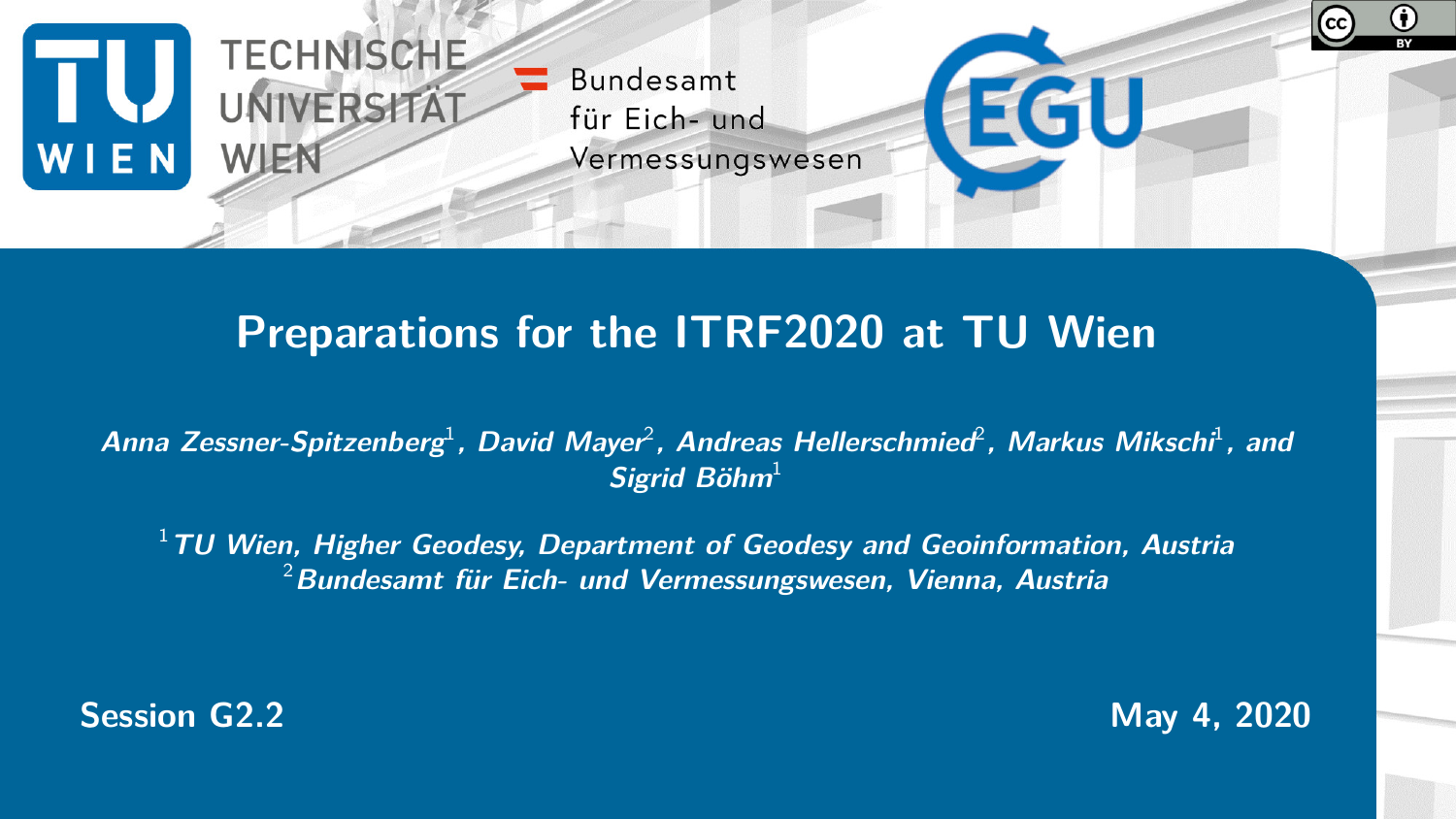



## **Goals**

- Contribution to the ITRF2020 with Very Long Baseline Interferometry (VLBI) sessions analysed from the Vienna VLBI Group
- Computing our own TRF
- Analyzing the effect of non-tidal Atomspheric Pressure Loading (APL) and antenna Gravitational Deformation on VLBI results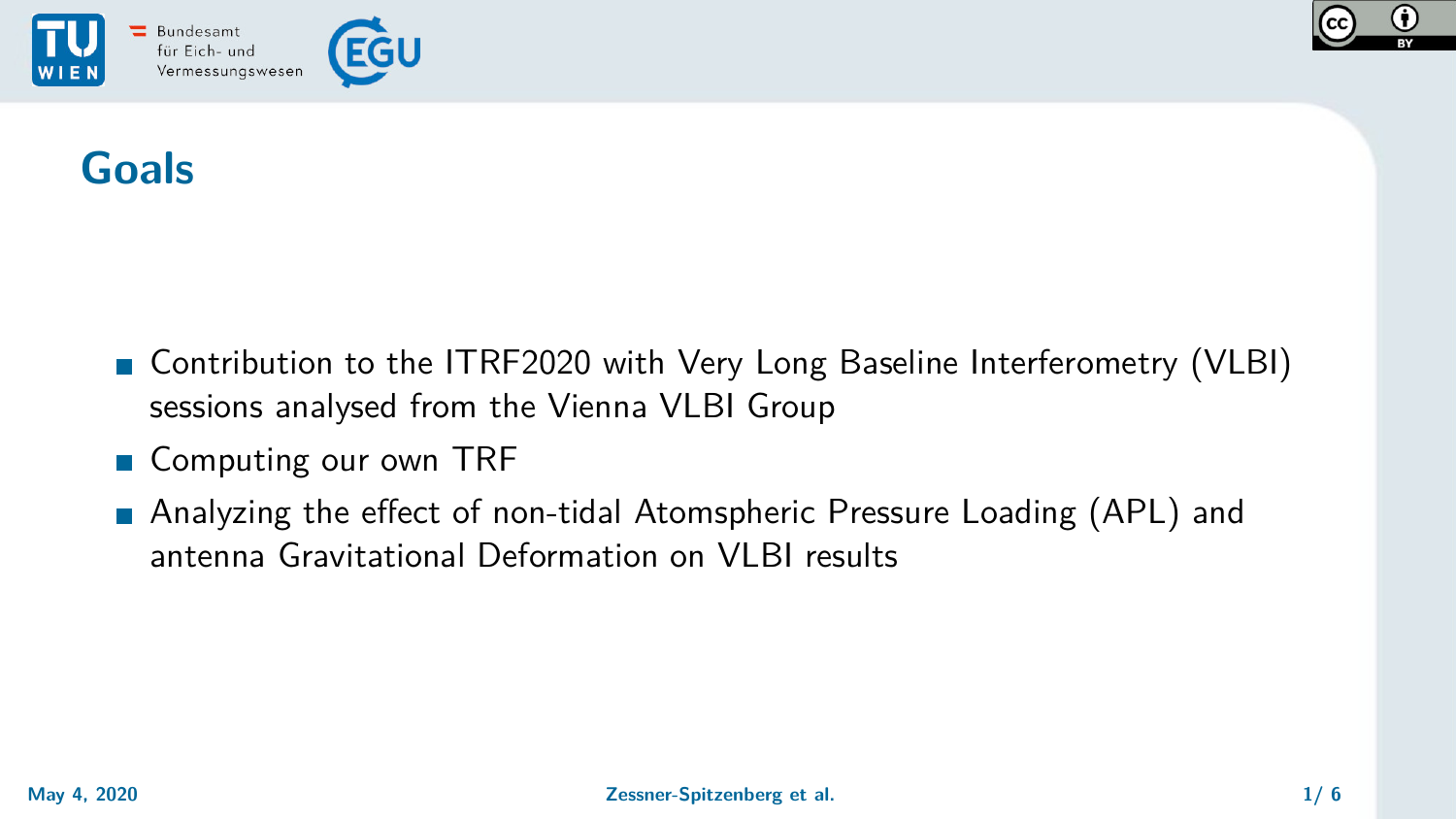



## **Methods**

- using a selected list of VLBI sessions from the last 40 years ( $\sim$ 6000 sessions)
- new implemented models :
	- Galactic Aberration
	- **Antenna Gravitational Deformation**
	- EOP High Frequency Model
	- New IERS poletide model (2018)
- **Exercise 2** computing a global solution with the selected VLBI sessions
- **n** analysing the session with the Vienna VLBI and Satellite Software (VieVS)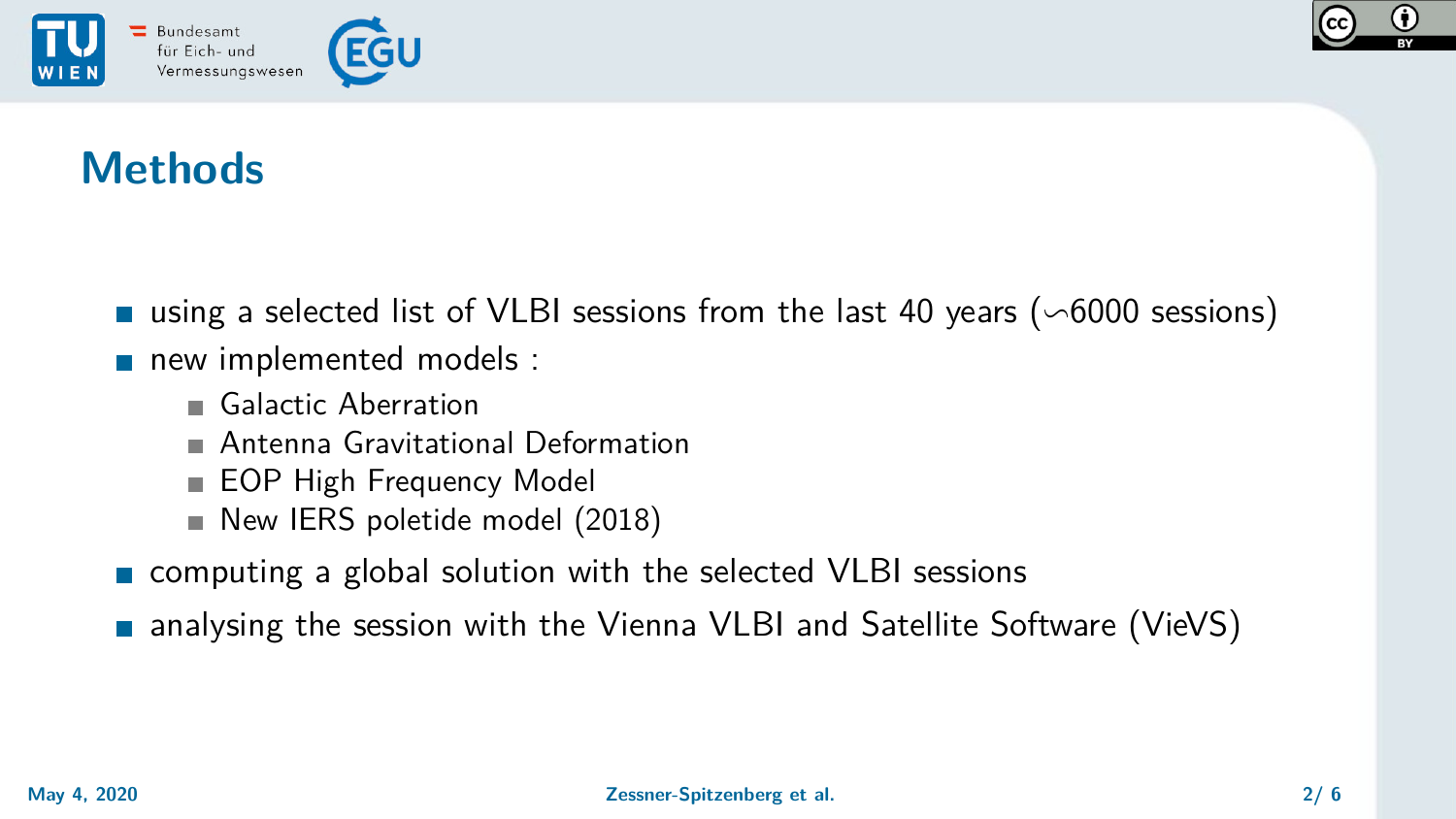



## **Interim Results - TRF estimated with VieVS**

- 6085 S/X VLBI sessions from 1979-2019
- $\blacksquare$  # Stations: 102
- $\blacksquare$  # Sources: 4877



Station distribution included in the TRF. Stations in blue are included in the datum definition.

### **May 4, 2020 Zessner-Spitzenberg et al. 3/ 6**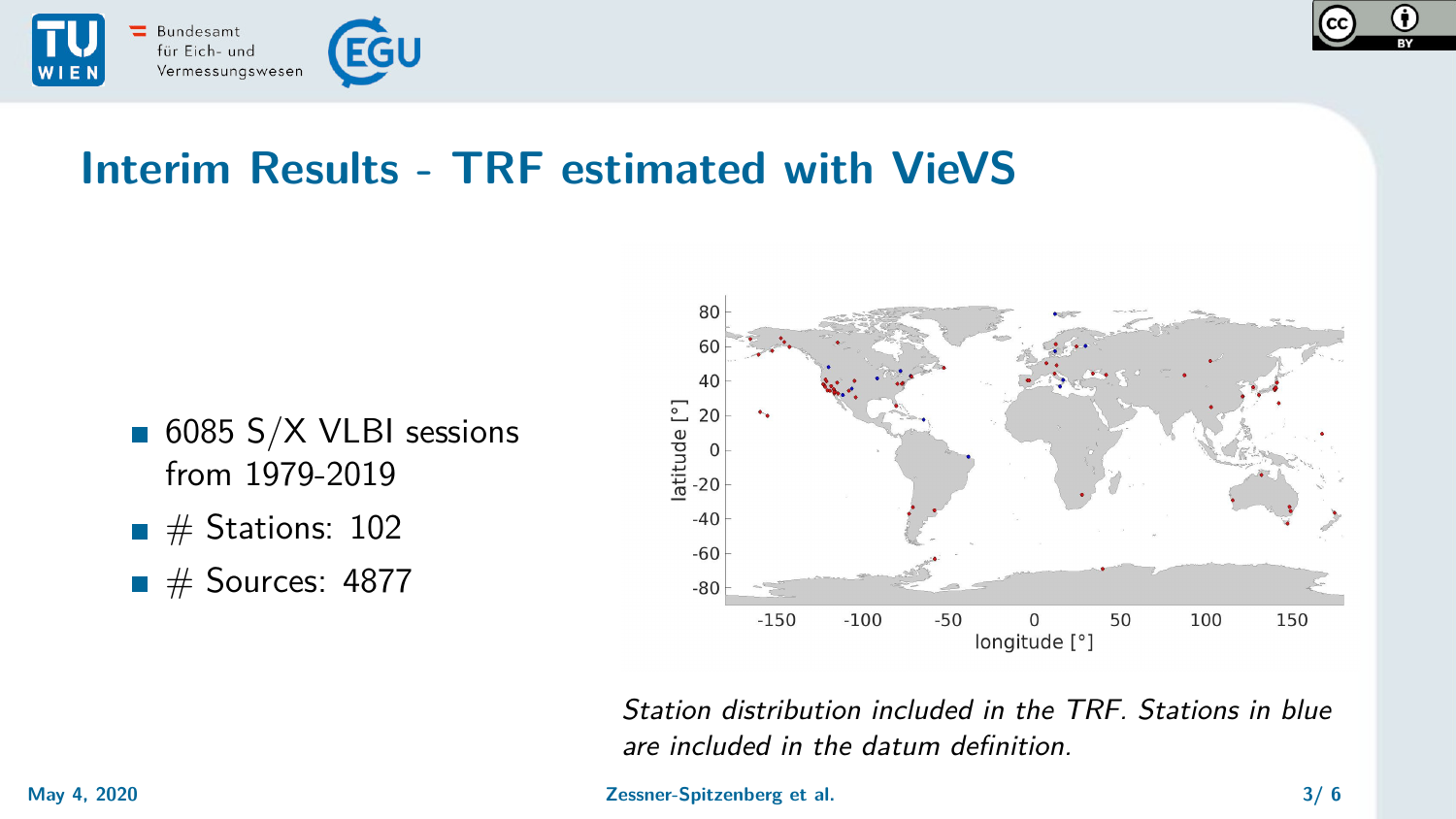

# **Interim Results - EOP Estimates**



Time series of EOP estimates w.r.t. C04 computed from a backward solution from the TRF generated with VieVS.

### **May 4, 2020 Zessner-Spitzenberg et al. 4/ 6**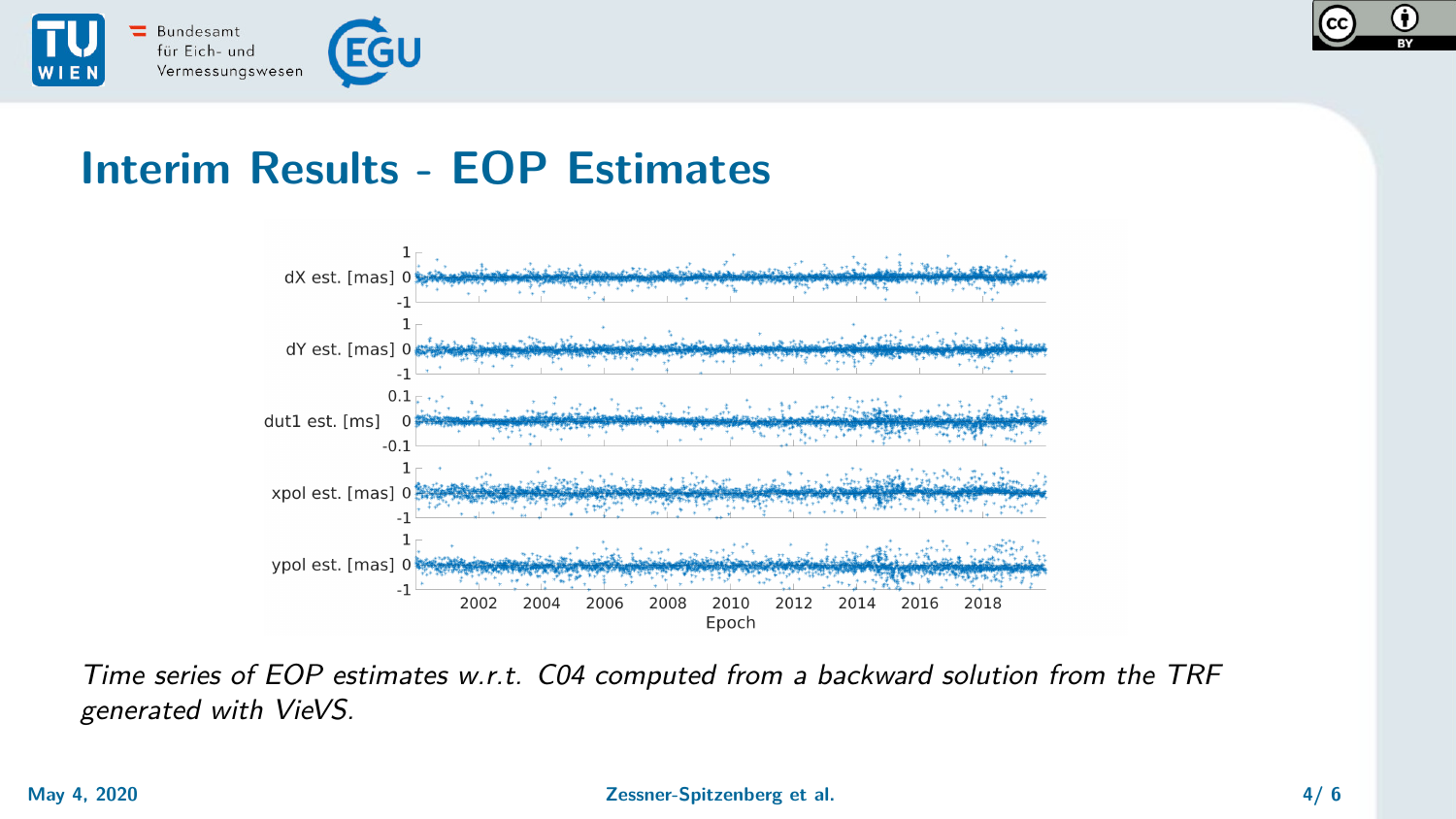



## **Interim Results - APL**



The figure on the left depicts the weighted baseline length repeatability (blr) of two solutions, one with non-tidal APL (blue) and one without (red). The difference of these solutions is shown in the figure on the right. It is calculated by  $blr_{APL} - blr_{noAPL}$ . Further, the mean value of the differences is illustrated in orange.

#### **May 4, 2020 Zessner-Spitzenberg et al. 5/ 6**